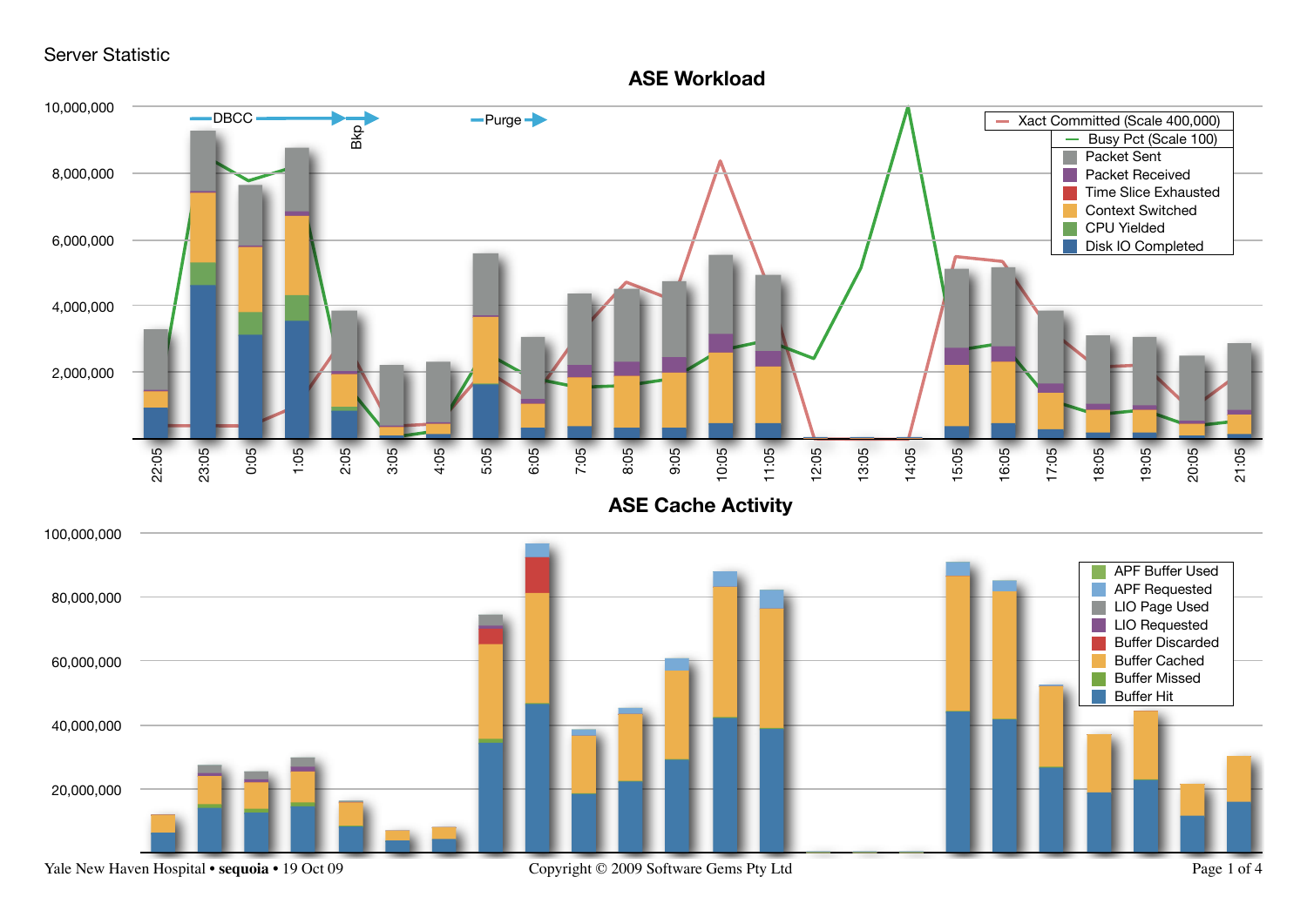Server Statistic

## **ASE Context Switch**

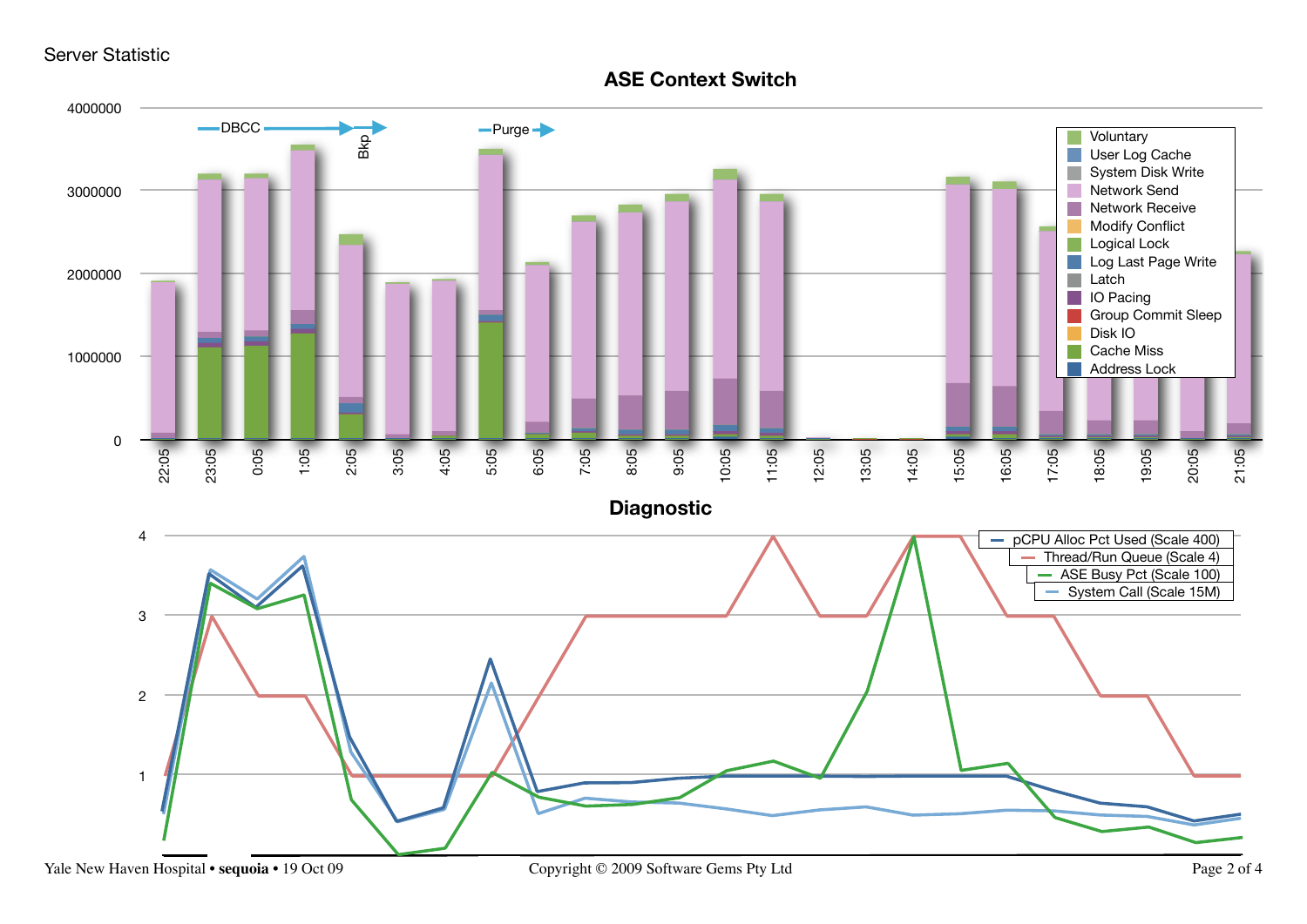